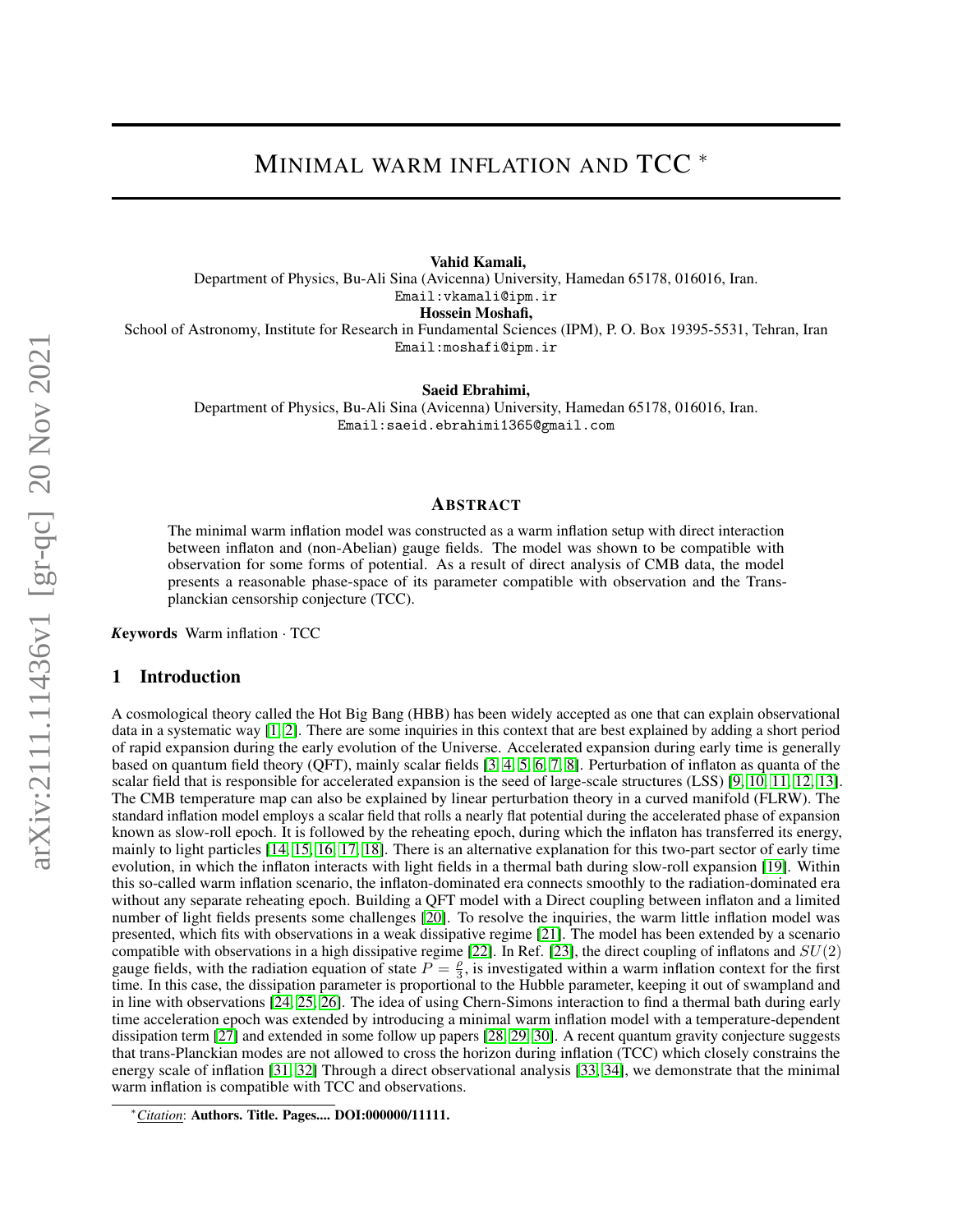# 2 Minimal warm inflation

In order to present minimal warm inflation, a direct coupling term is introduced between the axion (inflaton) and the gauge field in the Lagrangian [\[27\]](#page-4-14).

<span id="page-1-0"></span>
$$
\mathcal{L}_{int} = \frac{g_{YM}^2}{64\pi^2} \frac{\phi}{f} \tilde{G}_a^{\mu\nu} G_{\mu\nu}^a \tag{1}
$$

 $g_{YM}$  denotes the gauge coupling and  $G_{\mu\nu}$  represents the field strength of any Yang-Mills group. Inflatons directly coupled to light gauge fields are able to reach thermal equilibrium suddenly. The process may begin with a small perturbation or even quantum fluctuations [\[27\]](#page-4-14). The effects of this interaction [\(1\)](#page-1-0) have a significant impact on the inflaton (axion) field in the thermal bath, background, and perturbation. The warm inflation scenario can be described by two coupled field equations.

<span id="page-1-1"></span>
$$
\ddot{\phi} + (3H + \Upsilon(\phi, T))\dot{\phi} + V_{,\phi} = 0
$$
  
\n
$$
\dot{\rho}_{\gamma} + 4H\rho_{\gamma} = \Upsilon\dot{\phi}^{2}
$$
  
\n
$$
H^{2} = \frac{1}{3M_{p}^{2}}(\rho_{\phi} + \rho_{\gamma}) \qquad \rho_{\gamma} = C_{R}T^{4}
$$
\n(2)

at the background level. A direct interaction [\(1\)](#page-1-0) yields the coupling term. As fields evolve at the slow-roll limit,

$$
\ddot{\phi} \ll 3H\dot{\phi}, \qquad (3)
$$
\n
$$
\dot{\rho}_{\gamma} \ll 4H\rho_{\gamma},
$$

coupled equations [\(2\)](#page-1-1) are simplified to

<span id="page-1-2"></span>
$$
3H(1+Q)\dot{\phi} \simeq -V_{,\phi}
$$
  
\n
$$
4\rho_{\gamma} \simeq 3Q\dot{\phi}^{2}
$$
  
\n
$$
a^{2} = \frac{V}{3M_{p}^{2}} \qquad Q = \frac{\Upsilon}{3H}
$$
\n(4)

According to the minimal warm inflation model, dissipation coefficient Υ, which is originally derived via interaction term [\(1\)](#page-1-0) in the Lagrangian, is proportional to the  $T^3$ . We will study the hybrid form of the potential in detail [\[27\]](#page-4-14)

<span id="page-1-3"></span>
$$
V(\phi) = V_0 + \frac{1}{2}m^2\phi^2
$$
\n(5)

Using field evolution [\(4\)](#page-1-2) in the slow-roll limit we can determine the evolution of dissipation parameter Q:

 $H$ 

<span id="page-1-4"></span>
$$
\frac{d\ln Q}{dN} = \frac{10\epsilon_V - \eta_V}{7Q} \tag{6}
$$

$$
\eta_V = M_p^2 \frac{V_{,\phi\phi}}{V} \qquad \epsilon_V = \frac{M_p^2}{2} (\frac{V'}{V})^2
$$

which is a crucial relation in our study. For potential [\(5\)](#page-1-3), using Eq[\(6\)](#page-1-4), we can calculate the dissipation parameter  $Q$ based on the number of e-foldings  $N$ :

<span id="page-1-5"></span>
$$
Q = \frac{m^2 M_p^2}{V_0} \left(\frac{6}{7}N + 1\right) \tag{7}
$$

The power-spectrum of the high dissipative minimal warm inflation model in terms of dissipation parameter  $Q$  [\[27\]](#page-4-14)

$$
\Delta_R = \frac{\sqrt{3}}{4\pi^{\frac{3}{2}}} \frac{H^3 T}{\dot{\phi}^2} (\frac{Q}{Q_3})^9 Q^{\frac{1}{2}} \qquad \frac{T}{\dot{\phi}^2} = \frac{C_T}{4C_R H} \tag{8}
$$

can be combined with relation [\(7\)](#page-1-5) and a relation for the number of e-folding N based on wavenumber  $\kappa$  [\[33\]](#page-4-20):

$$
N(k) = 56.02 - \ln\left(\frac{k}{k_0}\right) + \ln\left(\frac{V_k^{\frac{1}{2}}}{V_{\text{end}}^{\frac{1}{2}}\right) + \ln\left(\frac{V_{\text{end}}^{\frac{1}{4}}}{10^{16}\text{GeV}}\right) \tag{9}
$$

Therefore, we can write  $\Delta_R(\frac{k}{k_0})$  of the minimal warm inflation model in the following way:

<span id="page-1-6"></span>
$$
\Delta_R \left( \frac{k}{k_0} \right) = \tilde{V}_0^{-8.5} \tilde{C}_T \left[ 75.5 - 0.86 \ln \left( \frac{k}{k_0} \right) - 0.21 \ln \tilde{V}_0 \right]^{9.5}
$$
(10)

where  $\tilde{V}_0 = (\frac{V_0}{m^2 M_p^2})^{-1}$ ,  $\tilde{C}_T = 2.2 \times 10^{-5} C_T m^2$  are dimensionless parameters which are supposed to be constrained by observational data (see section [\(4\)](#page-2-0)). We will discuss what is known as trans-Planckian censorship conjecture (TCC) and how it constrains the field theories used to explain the inflation epoch. This would be interesting to show whether MWI is compatible with observational data and TCC criteria.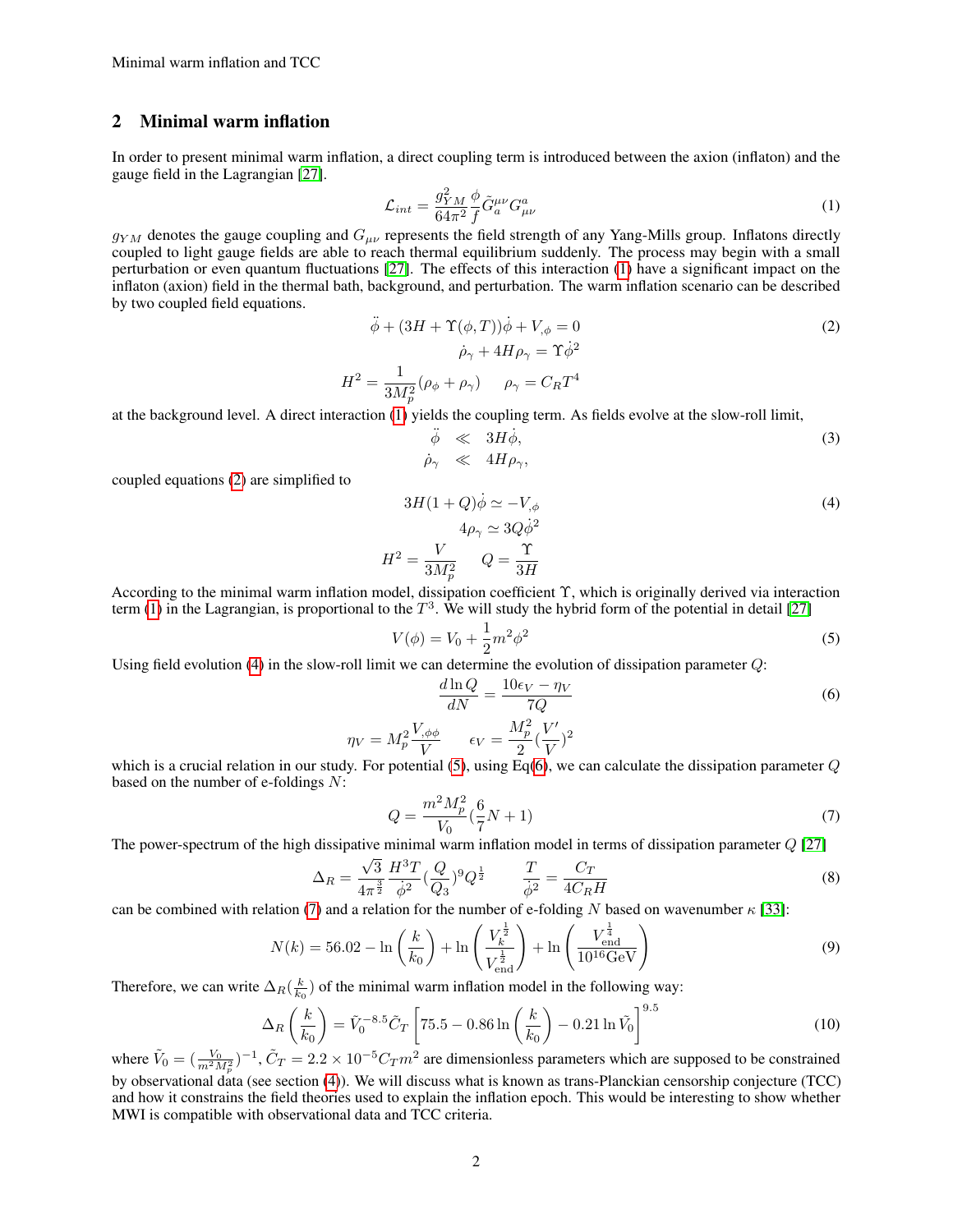# 3 TCC and warm inflation

If we accept string theory as a consistent theory of quantum gravity, we can introduce a huge landscape of vacua which can be used in low energy IR limit. Based on swampland program some of the vacua that seem self-consistent and useful in IR limit are belong to the swampland. In this program there are some reasonable top-down constraints, in the limit of conjecture not theorem, on the filed excursion and the energy scale of the field theory that used in particle physics and cosmology [\[31,](#page-4-18) [32\]](#page-4-19). In the present work we focus on TCC which has a tight constraints on the energy scale of inflation. We will show the minimal warm inflation is compatible with criteria of TCC as well as observation in a wide range of parameter phase space. Sub-Planckian modes have to be hidden by Hubble horizon during inflation [1:](#page-5-0)

<span id="page-2-2"></span>
$$
\frac{a_f}{a_i} l_p < \frac{1}{H(t)}\tag{11}
$$

which restricts the duration of inflation. If we assume constant Hubble horizon or quasi-de Siter inflation

$$
H(t) \simeq H_f \tag{12}
$$

we can find an upper limit for the energy density of inflation [\[32\]](#page-4-19)

<span id="page-2-1"></span>
$$
V^{\frac{1}{4}} < 6 \times 10^8 \text{GeV} \tag{13}
$$

and tensor to scale ratio parameter

$$
r < 10^{-31} \tag{14}
$$

which are nearly forbid the slow-roll inflation we need to resolve the shortcoming of HBB. But it would be relaxed if we consider warm inflation where the evolution of Hubble parameter during slow-roll epoch has an important role [\(1\)](#page-5-0) on the theoretical perturbation parameters. In this case the tensor-to scalar ratio upper bound is more accessible [\[35\]](#page-4-22)

$$
r < 10^{-10} \tag{15}
$$

But swampland conditions would not be relaxed in the context of warm inflation [\[36\]](#page-4-23). By a direct data analysis we try to find a parameter phase space of minimal warm inflation compatible with observation as well as TCC constrains.

#### <span id="page-2-0"></span>4 Methodology and Observational Data

In this section, we describe the data and the analysis methods used here. We used most recent publicly available measurement of the CMB, released by *Planck* team as *Planck* 2018 data. For this purpose we used the Cosmic Microwave Background (CMB) temperature power spectrum (TT), the polarization power spectrum (EE), the crosscorrelation power spectrum of temperature and polarization (TE), and the *Planck* low- $\ell$  polarization likelihood (lowE) which we show by *Planck* TT+Pol in figures and tables. [\[1,](#page-3-0) [2\]](#page-3-1).

The primordial power spectrum of scalar perturbations (Eq. [10\)](#page-1-6) can be expressed as

$$
\Delta_R \left( \frac{k}{k_0} \right) = \tilde{V}_1 \left[ 75.5 - 0.86 \ln \left( \frac{k}{k_0} \right) - 0.21 \ln \tilde{V}_0 \right]^{9.5}
$$
(16)

which we redefined two parameters for convenience of calculation as follows

$$
\tilde{V}_0 = 10^7 \tilde{V}_0
$$
  
\n
$$
10^{27} \frac{\tilde{C}_T}{\tilde{V}_0^{8.5}} = \tilde{V}_1
$$
\n(17)

We consider a parameter space with six independent free parameters in our analysis:

$$
\mathbf{P} = \left\{ \Omega_b h^2, \Omega_c h^2, 100 \theta_{\rm MC}, \tau, \tilde{V}_0, \tilde{V}_1 \right\}
$$

with flat uniform priors on the parameters reported in Table [1.](#page-3-12) In our analysis, we assume curvature  $\Omega_K$  is zero, and the Dark Energy equation of state is  $w = -1$ . We set the number of neutrino species  $N_{\nu} = 3.046$ , and neutrino mass  $m_{\nu} = 0.06$ eV.

In our cosmological analysis, the allowed regions are calculated numerically with modified verision of the COSMOMC Markov Chain Monte Carlo (MCMC) sampler [\[34\]](#page-4-21) and the CAMB Boltzmann code. We apply Metropolis-Hasting sampling to 4 chains running in parallel, and use a convergence criterion that obeys  $R - 1 < 0.01$ , where the Gelman-Rubin R-statistics [\[37\]](#page-4-24) is the variance of chain means divided by the mean of chain variances.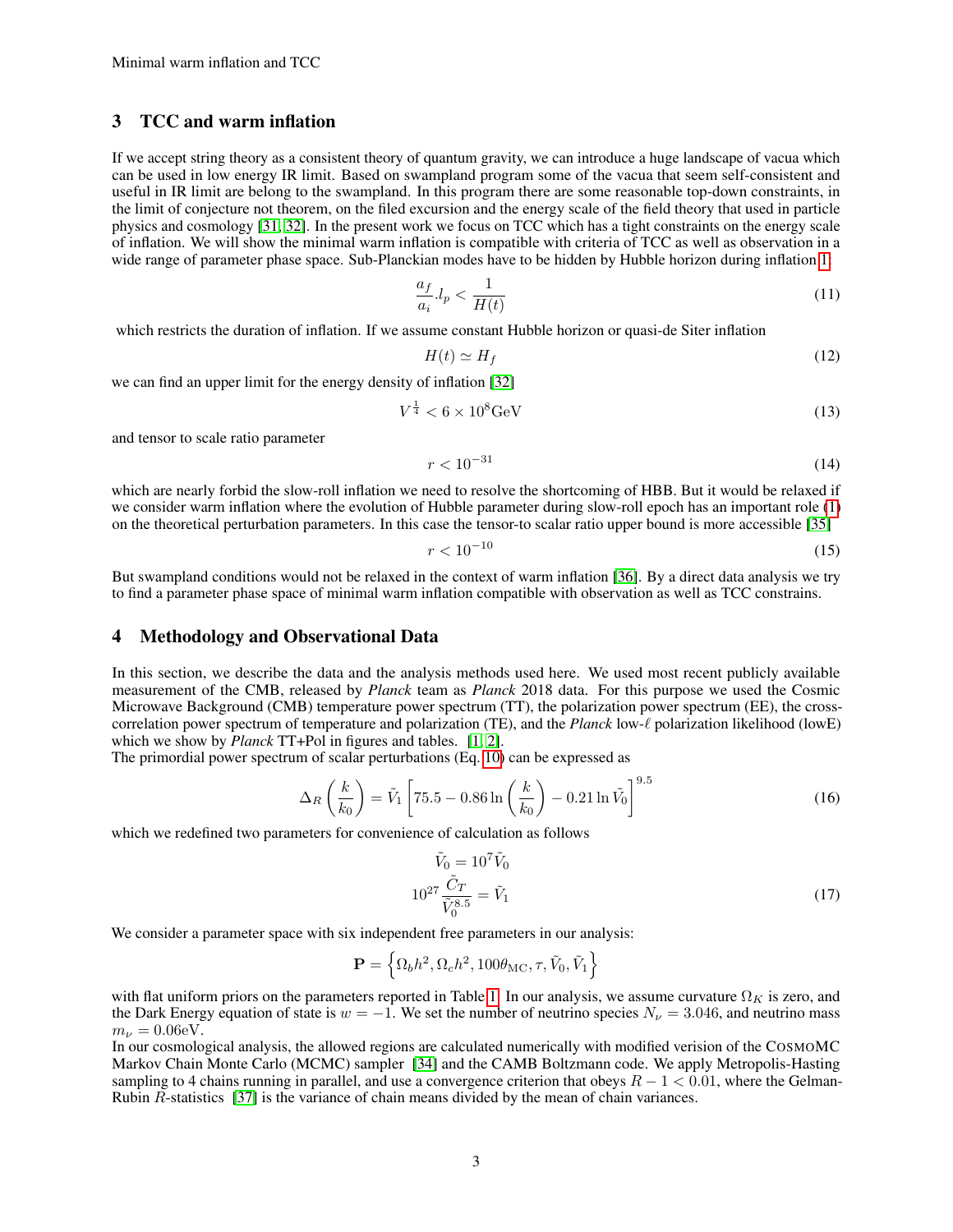| Parameter                   | Symbol              | Prior         |
|-----------------------------|---------------------|---------------|
| Cold dark matter density    | $\Omega_c h^2$      | [0.001, 0.99] |
| Baryon density              | $\Omega_{\rm b}h^2$ | [0.005, 0.1]  |
| Warm inflation parameter    | $10^7\tilde{V}_0$   | [0.1, 10.0]   |
| Warm inflation parameter    |                     | [0.1, 10.0]   |
| Angular scale at decoupling | $100\Theta_{MC}$    | [0.5, 10.0]   |
| Optical depth               |                     | [0.01, 0.8]   |
| Pivot scale $[Mpc^{-1}]$    | $k_{\text{pivot}}$  | 0.05          |

<span id="page-3-12"></span>

|  |  |  |  |  |  | Table 1: Flat priors on the cosmological parameters varied in this paper. |  |  |  |  |  |
|--|--|--|--|--|--|---------------------------------------------------------------------------|--|--|--|--|--|
|--|--|--|--|--|--|---------------------------------------------------------------------------|--|--|--|--|--|

| Parameters        | Planck TT+Pol            |
|-------------------|--------------------------|
| $\Omega_b h^2$    | $0.02124 \pm 0.00012$    |
| $\Omega_c h^2$    | $0.1387 \pm 0.0010$      |
| $10^7\tilde{V}_0$ | ${}< 0.626$              |
|                   | $4.481^{+0.095}_{-0.20}$ |
| $100\theta_{MC}$  | $1.03888 \pm 0.00029$    |
|                   | $1359.4 \, (\nu: 11.8)$  |

<span id="page-3-13"></span>Table 2: 68% CL constraints for the Warm inflation model, for *Planck* 2018 temperature and polarization data.

# 5 Discussion and Conclusions

In this paper we have tried to constrain MWI model by using a direct method of data analysis. The Scalar powerspectrum of warm inflation as a function of wave number is presented by a non-standard model dependent format. It would be interesting to constrain the free parameters of the model directly. Best-fit values and confidence intervals for parameters of MWI model summarized in Table. [2.](#page-3-13) As you can see by implementation of just *Planck* data we can put an upper bound on parameter  $\tilde{V}_0 < 6.26 \times 10^{-8}$  which is consistent with TCC. Same result has shown in Fig. [2.](#page-6-0) In Fig. [3](#page-7-0) we see that matter density  $\Omega_m$  shows nearly zero correlation with model parameters  $\tilde{V}_0$  and  $\tilde{V}_1$ . Also we find that our model gives higher matter density than standard inflation.

The result we have found for energy scales

$$
4 \times 10^7 < V_0^{\frac{1}{4}} < 5 \times 10^8 \text{GeV}
$$
 (18)

of the model is surprisingly compatible with TCC [\(13\)](#page-2-1) It is the main result of our discussion.

## References

- <span id="page-3-0"></span>[1] N. Aghanim *et al.* [Planck], Astron. Astrophys. 641, A6 (2020) doi:10.1051/0004-6361/201833910 [\[arXiv:1807.06209](http://arxiv.org/abs/1807.06209) [astro-ph.CO]].
- <span id="page-3-1"></span>[2] N. Aghanim *et al.* [Planck], Astron. Astrophys. 641, A5 (2020) doi:10.1051/0004-6361/201936386 [\[arXiv:1907.12875](http://arxiv.org/abs/1907.12875) [astro-ph.CO]].
- <span id="page-3-2"></span>[3] A. D. Linde, Phys. Lett. B 108, 389-393 (1982) doi:10.1016/0370-2693(82)91219-9
- <span id="page-3-3"></span>[4] A. H. Guth, Phys. Rev. D 23 (1981), 347-356 doi:10.1103/PhysRevD.23.347
- <span id="page-3-4"></span>[5] A. Albrecht and P. J. Steinhardt, Phys. Rev. Lett. 48 (1982), 1220-1223 doi:10.1103/PhysRevLett.48.1220
- <span id="page-3-5"></span>[6] K. Sato, Mon. Not. Roy. Astron. Soc. 195 (1981), 467-479 NORDITA-80-29.
- <span id="page-3-6"></span>[7] A. A. Starobinsky, JETP Lett. 30 (1979), 682-685
- <span id="page-3-7"></span>[8] A. A. Starobinsky, Phys. Lett. B 91 (1980), 99-102 doi:10.1016/0370-2693(80)90670-X
- <span id="page-3-8"></span>[9] V. F. Mukhanov and G. V. Chibisov, JETP Lett. 33 (1981), 532-535
- <span id="page-3-9"></span>[10] S. W. Hawking, Phys. Lett. B 115 (1982), 295 doi:10.1016/0370-2693(82)90373-2
- <span id="page-3-10"></span>[11] A. H. Guth and S. Y. Pi, Phys. Rev. Lett. 49 (1982), 1110-1113 doi:10.1103/PhysRevLett.49.1110
- <span id="page-3-11"></span>[12] A. A. Starobinsky, Phys. Lett. B 117 (1982), 175-178 doi:10.1016/0370-2693(82)90541-X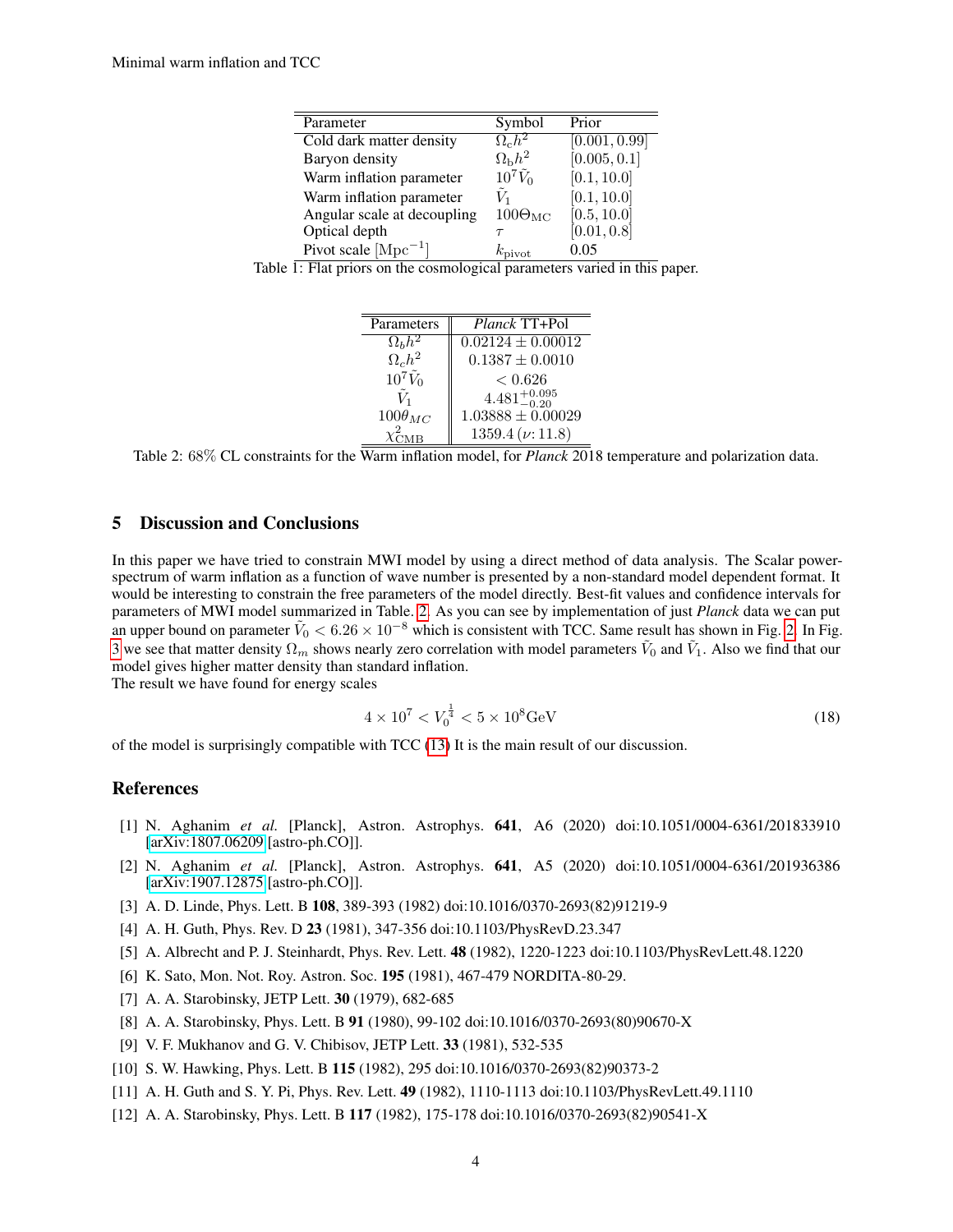- <span id="page-4-0"></span>[13] J. M. Bardeen, P. J. Steinhardt and M. S. Turner, Phys. Rev. D 28 (1983), 679 doi:10.1103/PhysRevD.28.679
- <span id="page-4-1"></span>[14] J. H. Traschen and R. H. Brandenberger, Phys. Rev. D 42 (1990), 2491-2504 doi:10.1103/PhysRevD.42.2491
- <span id="page-4-2"></span>[15] L. Kofman, A. D. Linde and A. A. Starobinsky, Phys. Rev. D 56 (1997), 3258-3295 doi:10.1103/PhysRevD.56.3258 [\[arXiv:hep-ph/9704452](http://arxiv.org/abs/hep-ph/9704452) [hep-ph]].
- <span id="page-4-3"></span>[16] Y. Shtanov, J. H. Traschen and R. H. Brandenberger, Phys. Rev. D 51 (1995), 5438-5455 doi:10.1103/PhysRevD.51.5438 [\[arXiv:hep-ph/9407247](http://arxiv.org/abs/hep-ph/9407247) [hep-ph]].
- <span id="page-4-4"></span>[17] L. Kofman, A. D. Linde and A. A. Starobinsky, Phys. Rev. Lett. 73 (1994), 3195-3198 doi:10.1103/PhysRevLett.73.3195 [\[arXiv:hep-th/9405187](http://arxiv.org/abs/hep-th/9405187) [hep-th]].
- <span id="page-4-5"></span>[18] R. Allahverdi, R. Brandenberger, F. Y. Cyr-Racine and A. Mazumdar, Ann. Rev. Nucl. Part. Sci. 60 (2010), 27-51 doi:10.1146/annurev.nucl.012809.104511 [\[arXiv:1001.2600](http://arxiv.org/abs/1001.2600) [hep-th]].
- <span id="page-4-6"></span>[19] A. Berera, Phys. Rev. Lett. 75 (1995), 3218-3221 doi:10.1103/PhysRevLett.75.3218 [\[arXiv:astro-ph/9509049](http://arxiv.org/abs/astro-ph/9509049) [astro-ph]].
- <span id="page-4-7"></span>[20] J. Yokoyama and A. D. Linde, Phys. Rev. D 60 (1999), 083509 doi:10.1103/PhysRevD.60.083509 [\[arXiv:hep](http://arxiv.org/abs/hep-ph/9809409)[ph/9809409](http://arxiv.org/abs/hep-ph/9809409) [hep-ph]].
- <span id="page-4-8"></span>[21] M. Bastero-Gil, A. Berera, R. O. Ramos and J. G. Rosa, Phys. Rev. Lett. 117 (2016) no.15, 151301 doi:10.1103/PhysRevLett.117.151301 [\[arXiv:1604.08838](http://arxiv.org/abs/1604.08838) [hep-ph]].
- <span id="page-4-9"></span>[22] M. Bastero-Gil, A. Berera, R. O. Ramos and J. G. Rosa, Phys. Lett. B 813 (2021), 136055 doi:10.1016/j.physletb.2020.136055 [\[arXiv:1907.13410](http://arxiv.org/abs/1907.13410) [hep-ph]].
- <span id="page-4-10"></span>[23] V. Kamali, Phys. Rev. D 100 (2019) no.4, 043520 doi:10.1103/PhysRevD.100.043520 [\[arXiv:1901.01897](http://arxiv.org/abs/1901.01897) [gr-qc]].
- <span id="page-4-11"></span>[24] M. Motaharfar, V. Kamali and R. O. Ramos, Phys. Rev. D 99 (2019) no.6, 063513 doi:10.1103/PhysRevD.99.063513 [\[arXiv:1810.02816](http://arxiv.org/abs/1810.02816) [astro-ph.CO]].
- <span id="page-4-12"></span>[25] V. Kamali, M. Artymowski and M. R. Setare, JCAP 07 (2020) no.07, 002 doi:10.1088/1475-7516/2020/07/002 [\[arXiv:1905.04814](http://arxiv.org/abs/1905.04814) [gr-qc]].
- <span id="page-4-13"></span>[26] S. Ebrahimi, V. Kamali and A. Alaei, Eur. Phys. J. C 81 (2021) no.6, 562 doi:10.1140/epjc/s10052-021-09367-3
- <span id="page-4-14"></span>[27] K. V. Berghaus, P. W. Graham and D. E. Kaplan, JCAP 03 (2020), 034 doi:10.1088/1475-7516/2020/03/034 [\[arXiv:1910.07525](http://arxiv.org/abs/1910.07525) [hep-ph]].
- <span id="page-4-15"></span>[28] M. Laine and S. Procacci, JCAP 06 (2021), 031 doi:10.1088/1475-7516/2021/06/031 [\[arXiv:2102.09913](http://arxiv.org/abs/2102.09913) [hepph]].
- <span id="page-4-16"></span>[29] W. DeRocco, P. W. Graham and S. Kalia, JCAP 11 (2021), 011 doi:10.1088/1475-7516/2021/11/011 [\[arXiv:2107.07517](http://arxiv.org/abs/2107.07517) [hep-ph]].
- <span id="page-4-17"></span>[30] L. Ji, D. E. Kaplan, S. Rajendran and E. H. Tanin, [\[arXiv:2109.05285](http://arxiv.org/abs/2109.05285) [hep-ph]].
- <span id="page-4-18"></span>[31] A. Bedroya and C. Vafa, JHEP 09 (2020), 123 doi:10.1007/JHEP09(2020)123 [\[arXiv:1909.11063](http://arxiv.org/abs/1909.11063) [hep-th]].
- <span id="page-4-19"></span>[32] A. Bedroya, R. Brandenberger, M. Loverde and C. Vafa, Phys. Rev. D 101 (2020) no.10, 103502 doi:10.1103/PhysRevD.101.103502 [\[arXiv:1909.11106](http://arxiv.org/abs/1909.11106) [hep-th]].
- <span id="page-4-20"></span>[33] M. Bastero-Gil, S. Bhattacharya, K. Dutta and M. R. Gangopadhyay, JCAP 02 (2018), 054 doi:10.1088/1475- 7516/2018/02/054 [\[arXiv:1710.10008](http://arxiv.org/abs/1710.10008) [astro-ph.CO]].
- <span id="page-4-21"></span>[34] A. Lewis and S. Bridle, Phys. Rev. D 66, 103511 (2002) doi:10.1103/PhysRevD.66.103511 [\[arXiv:astro](http://arxiv.org/abs/astro-ph/0205436)[ph/0205436](http://arxiv.org/abs/astro-ph/0205436) [astro-ph]].
- <span id="page-4-22"></span>[35] V. Kamali and R. Brandenberger, Eur. Phys. J. C 80 (2020) no.4, 339 doi:10.1140/epjc/s10052-020-7908-8 [\[arXiv:2001.00040](http://arxiv.org/abs/2001.00040) [hep-th]].
- <span id="page-4-23"></span>[36] R. Brandenberger, V. Kamali and R. O. Ramos, JHEP 08 (2020), 127 doi:10.1007/JHEP08(2020)127 [\[arXiv:2002.04925](http://arxiv.org/abs/2002.04925) [hep-th]].
- <span id="page-4-24"></span>[37] A. Gelman; D. B. Rubin, " Inference from Iterative Simulation Using Multiple Sequences". Statist. Sci. 7 (1992), no. 4, 457–472. doi:10.1214/ss/1177011136. https://projecteuclid.org/euclid.ss/1177011136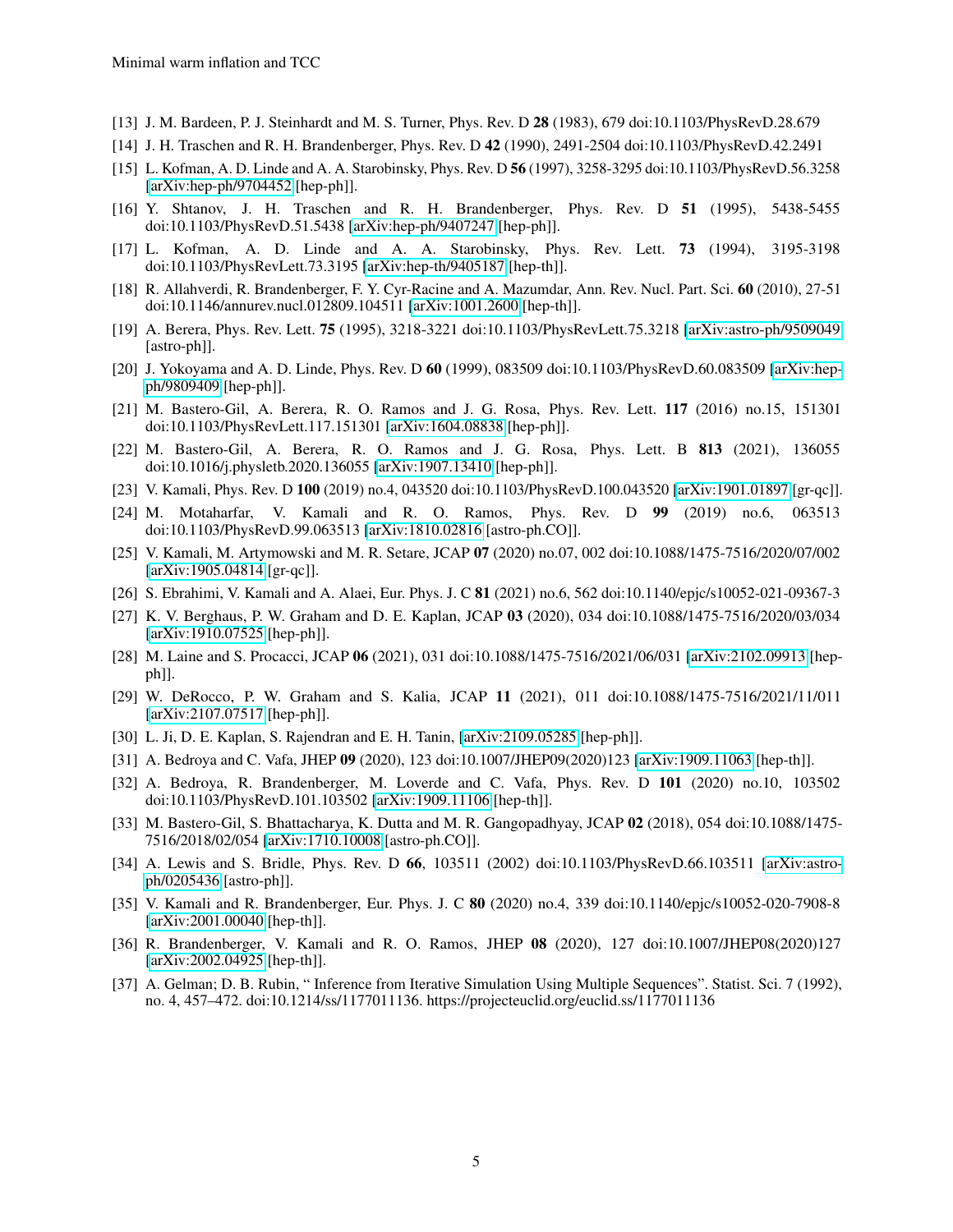

<span id="page-5-0"></span>Figure 1: During an accelerated epoch all scales stretch. They can cross the horizon. Sub-plankean scale need more time for horizon crossing. To meet the TCC criteria [\(11\)](#page-2-2), the period of accelerated epoch need to be short enough.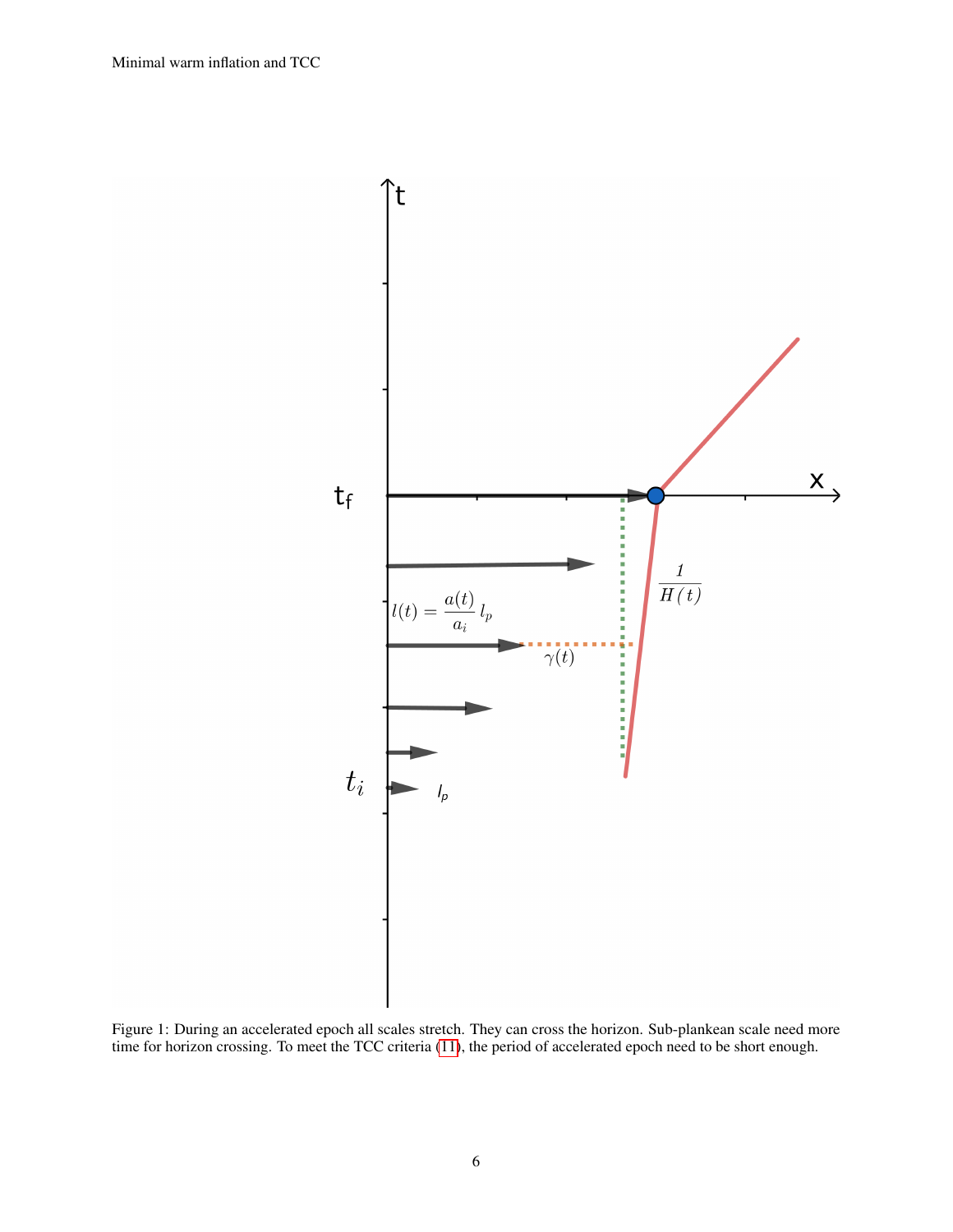

<span id="page-6-0"></span>Figure 2: Triangular plot for minimal warm inflation, representing contour plot and likelihoods of parameters of model  $\tilde{V}_0$  and  $\tilde{V}_1$ .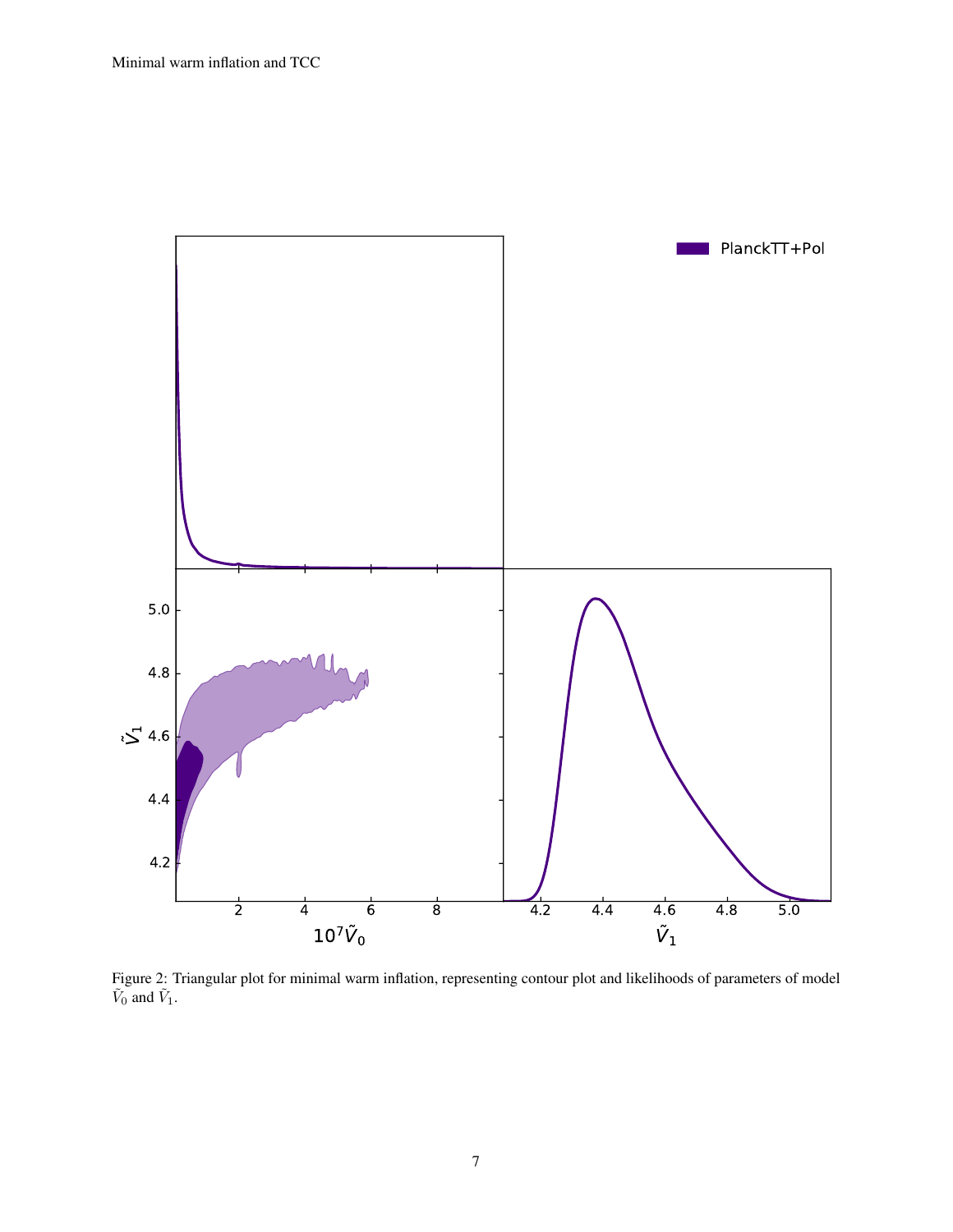

<span id="page-7-0"></span>Figure 3: Two-dimensional contour plots for minimal warm inflation, investigating the two parameters of model  $\tilde{V}_0$  and  $\tilde{V}_1$  vs.  $\Omega_m$  are plotted.